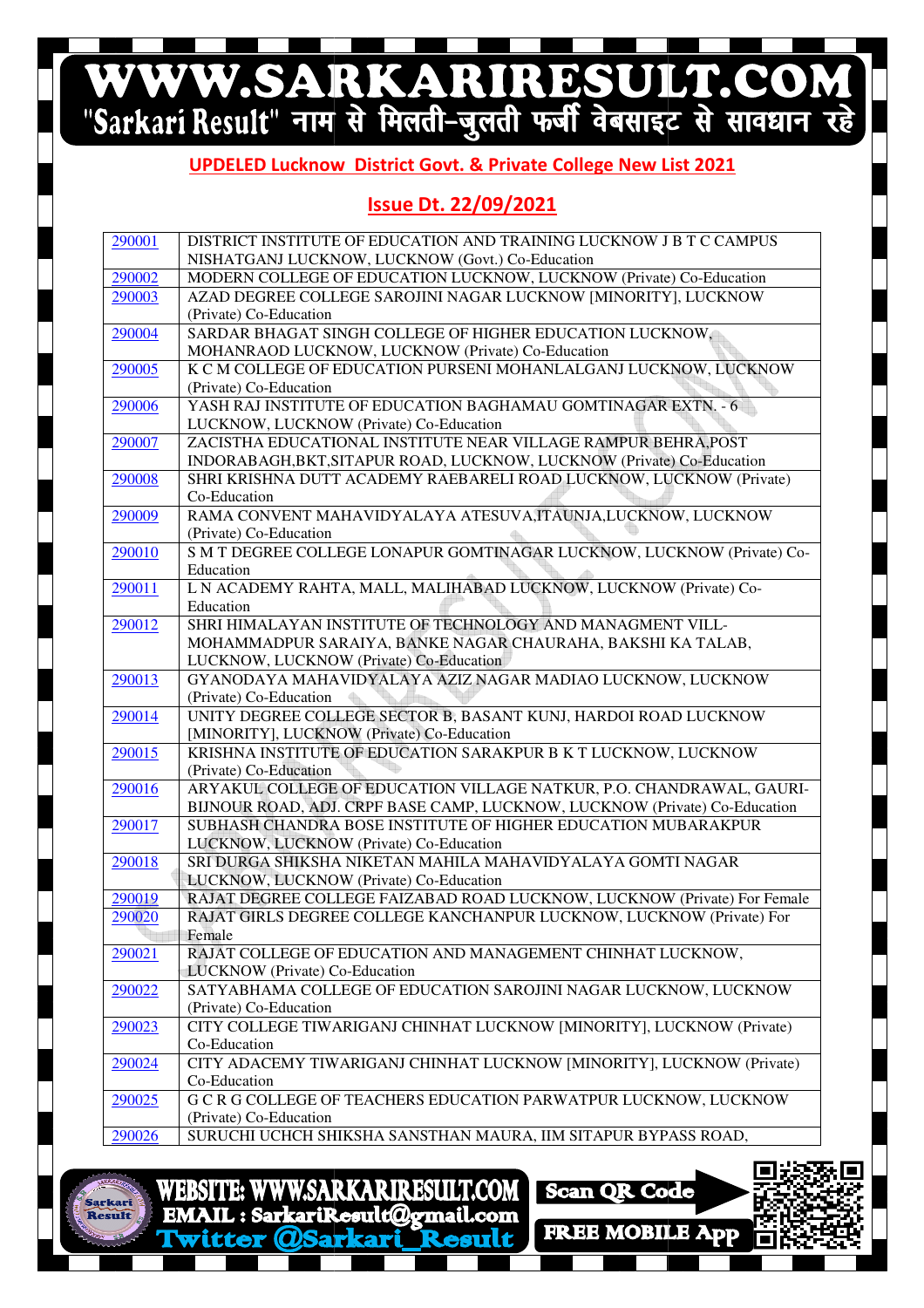# WWW.SARKARIRESULT.COM

|        | LUCKNOW, LUCKNOW (Private) Co-Education                                                                      |
|--------|--------------------------------------------------------------------------------------------------------------|
|        |                                                                                                              |
| 290027 | A K G EDUCATIONAL INSTITUTE BHAWANIPUR LUCKNOW, LUCKNOW (Private) Co-                                        |
|        | Education                                                                                                    |
| 290028 | CENTRAL WOMEN COLLEGE OF EDUCATION SECTOR 8 RAJANI KHAND                                                     |
|        | SHARDANAGAR LUCKNOW [MINORITY], LUCKNOW (Private) For Female                                                 |
| 290029 | G S R M MEMORIAL DEGREE COLLEGE 719 NARAYANPUR-FATEHGANJ MARG,                                               |
|        | BHADOI, LUCKNOW, LUCKNOW (Private) Co-Education                                                              |
| 290030 | MURLIDHAR RAM NARAYAN EDUCATION BAKSHI KA TALAB LUCKNOW, LUCKNOW                                             |
|        | (Private) Co-Education                                                                                       |
| 290031 | ADARSH SATYENDRA MAHAVIDYALAYA GAGAN BARAULI LUCKNOW, LUCKNOW                                                |
|        | (Private) Co-Education                                                                                       |
| 290032 | R R INSTITUTE OF MODERN TECHNOLOGI BAKSHI KA TALAB LUCKNOW, LUCKNOW                                          |
|        | (Private) Co-Education                                                                                       |
| 290033 | SATYANAND UCHCH SHIKSHA SANSTHAN MEMAURA LUCKNOW, LUCKNOW                                                    |
|        | (Private) Co-Education                                                                                       |
| 290034 | MAA BHAGWATI SARVODAYA SANSTHAN SATRIKH ROAD, CHINHAT, LUCKNOW,                                              |
|        | LUCKNOW (Private) Co-Education                                                                               |
| 290035 | G S R M MEMORIAL COLLEGE OF EDUCATION 720 BHADOI, MOHAAN ROAD                                                |
|        |                                                                                                              |
|        | LUCKNOW, LUCKNOW (Private) Co-Education<br>TDL COLLEGE OF INGINEERING AND MANAGEMENT SCIENCES NH 56 KASIMPUR |
| 290036 |                                                                                                              |
|        | BIRUHA GOSAINGANJ LUCKNOW, LUCKNOW (Private) Co-Education                                                    |
| 290037 | VIKAT INSTITUTE SIKRORI LUCKNOW, LUCKNOW (Private) Co-Education                                              |
| 290038 | VINAYAKA INSTITUTE SIKRAURI P.O KAKORI HARDOI ROAD LUCKNOW, LUCKNOW                                          |
|        | (Private) Co-Education                                                                                       |
| 290039 | SWAMI VIVEKANAND MAHILA MAHAVIDYALAYA SHARDA NAGAR LUCKNOW                                                   |
|        | [MINORITY], LUCKNOW (Private) Co-Education                                                                   |
| 290040 | BHALCHANDRA INSTITUTE OF EDUCATION & MANAGEMENT HARDOI                                                       |
|        | ROAD.DUBAGGA . KAKORI LUCKNOW [MINORITY], LUCKNOW (Private) Co-Education                                     |
| 290041 | RAM PRASAD BISMIL MEMORIAL DEGREE COLLEGE KAKORI LUCKNOW                                                     |
|        | [MINORITY], LUCKNOW (Private) Co-Education                                                                   |
| 290042 | ERAM COLLEGE SHEKHPUR HABIBPUR LUCKNOW [MINORITY], LUCKNOW (Private)                                         |
|        | Co-Education                                                                                                 |
| 290043 | ERAM GIRLS DEGREE COLLEGE C BLOCK INDIRA NAGAR LUCKNOW [MINORITY],                                           |
|        | LUCKNOW (Private) Co-Education                                                                               |
| 290044 | CITY COLLEGE OF MANAGEMENT TIWARIGANJ CHINHAT LUCKNOW [MINORITY],                                            |
|        | LUCKNOW (Private) Co-Education                                                                               |
| 290045 | CARIEER COLLEGE OF MANAGEMENT AND EDUCATION VIKAS NAGAR SECTOR5                                              |
|        | LUCKNOW [MINORITY], LUCKNOW (Private) Co-Education                                                           |
| 290046 | MAHATMA BUDDHA LOK KALYAN AND GRAMYA VIKAS SANSTHAN LUCKNOW                                                  |
|        | [MINORITY], LUCKNOW (Private) Co-Education                                                                   |
| 290047 | DABBLE COLLEGE OF TEACHERS EDUCATION SECTOR 15 INDIRANAGAR LUCKNOW                                           |
|        | [MINORITY], LUCKNOW (Private) Co-Education                                                                   |
| 290048 | SRI MAHAVIR PRASAD MAHILA MAHAVIDYALAYA, SURYANAGAR, RAJAJIPURAM,                                            |
|        | LUCKNOW [MINORITY], LUCKNOW (Private) Co-Education                                                           |
| 290049 | SRI MAHESH PRASAD DEGREE COLLEGE BINDAUWA MOHANLALGANJ LUCKNOW                                               |
|        | [MINORITY], LUCKNOW (Private) Co-Education                                                                   |
| 290050 | JURIS LAW COLLEGE DEVRI RUKHARA LUCKNOW, LUCKNOW (Private) Co-Education                                      |
| 290051 | S N UACHCH SHIKSHA SANSTHAN MEMORA LUCKNOW, LUCKNOW (Private) Co-                                            |
|        | Education                                                                                                    |
| 290052 | RAMA MAHAVIDYALAYA, GAURAV VIHAR CHINHAT LUCKNOW, LUCKNOW (Private)                                          |
|        | Co-Education                                                                                                 |
| 290053 | GAUTAM BUDDHA DEGREE COLLEGE GAURI ROAD BIJNAUR LUCKNOW                                                      |
|        | [MINORITY], LUCKNOW (Private) Co-Education                                                                   |
| 290054 | GAYA PRASAD INSTITUTE OF HUMAN EXCELLENCE, FIROJIPUR MALIHABD                                                |
|        |                                                                                                              |

WEBSITE: WWW.SARKARIRESULT.COM EMAIL: SarkariResult@gmail.com witter OSarkari

Scan QR Code **FREE MOBILE App**